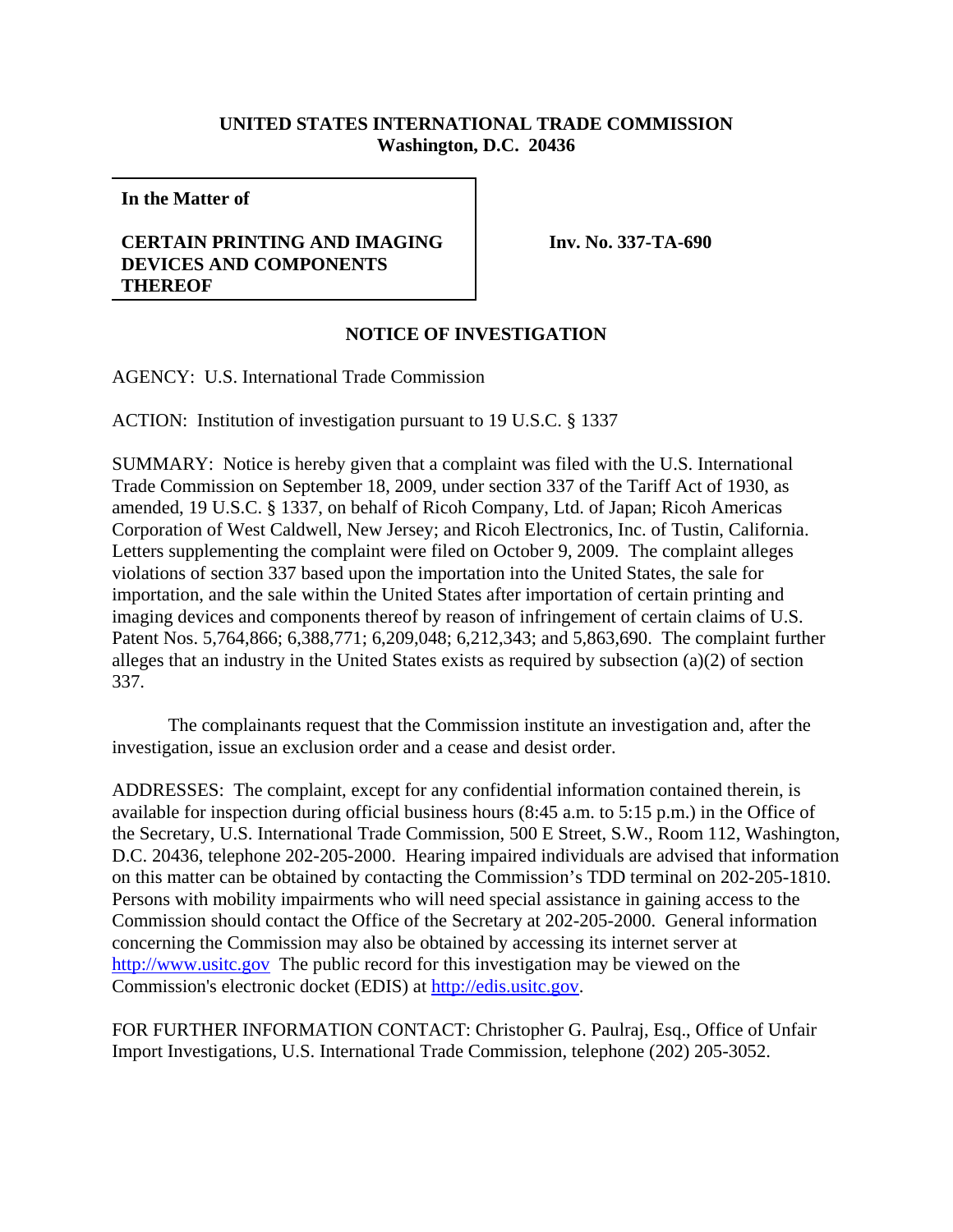AUTHORITY: The authority for institution of this investigation is contained in section 337 of the Tariff Act of 1930, as amended, and in section 210.10 of the Commission's Rules of Practice and Procedure, 19 C.F.R. § 210.10 (2009).

SCOPE OF INVESTIGATION: Having considered the amended complaint, the U.S. International Trade Commission, on October 20, 2009, ORDERED THAT –

(1) Pursuant to subsection (b) of section 337 of the Tariff Act of 1930, as amended, an investigation be instituted to determine whether there is a violation of subsection  $(a)(1)(B)$  of section 337 in the importation into the United States, the sale for importation, or the sale within the United States after importation of certain printing and imaging devices or components thereof that infringe one or more of claims 1-6, 8, 11-15, and 19 of U.S. Patent No. 5,764,866; claims

1-4, 7, and 13 of U.S. Patent No. 6,388,771; claims 1, 6-14, 16-21, 23-29, 31-33, 38-44, 46-54, and 56-57 of U.S. Patent No. 6,209,048; claims 18-21 of U.S. Patent No. 6,212,343; and claims 1-16 of U.S. Patent No. 5,863,690, and whether an industry in the United States exists as required by subsection (a)(2) of section 337;

(2) For the purpose of the investigation so instituted, the following are hereby named as parties upon which this notice of investigation shall be served:

(a) The complainants are –

Ricoh Company, Ltd. Ricoh Building 8-13-1 Ginza, Chuo-ku Tokyo, 104-8222 Japan

Ricoh Americas Corporation 5 Dedrick Place West Caldwell, NJ 07006

Ricoh Electronics, Inc. One Ricoh Square 1100 Valencia Avenue Tustin, CA 92780

(b) The respondents are the following entities alleged to be in violation of section 337, and are the parties upon which the complaint is to be served: